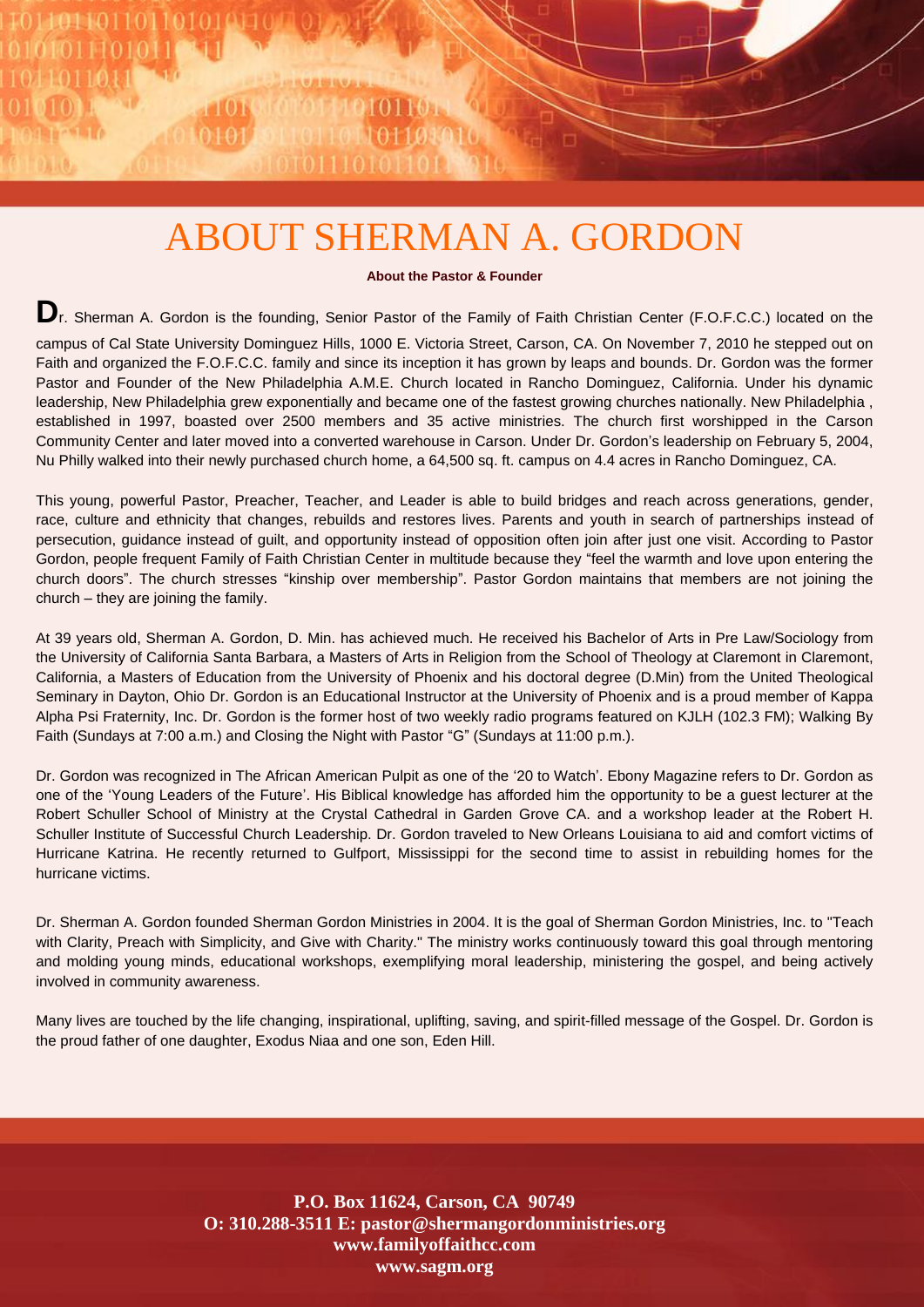## **OVERVIEW OF SHERMAN GORDON MINISTRIES, INC.**

Sherman Gordon Ministries, Inc. was founded in 2004 by Dr. Sherman A. Gordon, Senior Pastor of the Family of Faith Christian Center (F.O.F.C.C.) and is dedicated to providing food, shelter and resource services for low-income and underprivileged families, as well as services and activities for at-risk youth to give them an alternative to engaging in anti-social, criminal behavior. The ministry is grounded in its ability to contribute to the betterment of society by addressing the negative impacts of violence, poverty, and lack of resources as a viable community-based organization. By including community youth and residents in activities and empowering them with appropriate educational and training resources available in our programs, we will position recipients of these services to improve the quality of life in their respective communities. Through this vital connection to such services individuals will be better equipped to embark on a positive future for the benefit of their collective communities in the process.

Additionally, the goal of Sherman Gordon Ministries, Inc., is to lecture, teach and preach with clarity and simplicity through mentoring and molding young minds to be better equipped for society. Sherman Gordon Ministries conducts educational and leadership workshops exemplifying moral leadership and ministering the gospel.

Our Mission is to improve the quality of life of at-risk youth and families in need through various supportive services in collaboration with other community-based organizations.

Our Vision is to contribute to the global prosperity of various communities served by directly and indirectly allowing various supportive counseling, empowerment, and educational services to improve the quality of life through training, mentoring, and preparing youth to become functioning, contributing members of society.